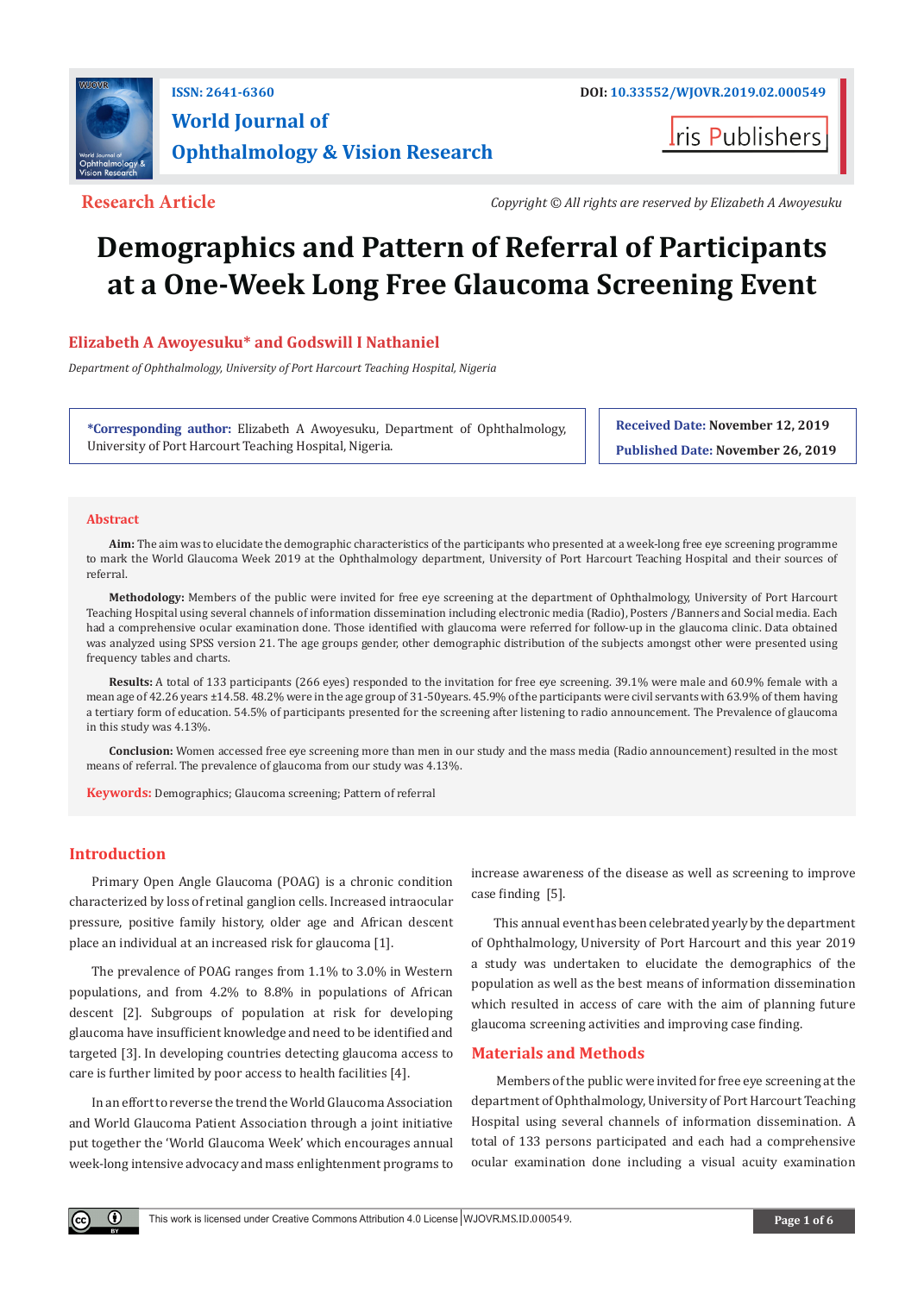(unaided, Pinhole), Slit lamp examination of anterior segment, Dilated Slit lamp biomicroscopy with +78D lens, Non-contact tonometry, Pachymetry and perimetry. Those identified with glaucoma were referred for follow-up in the glaucoma clinic. Data obtained was analyzed using SPSS version 21. Mean and standard deviations were determined for age. The age groups gender, other demographic distribution of the subjects amongst other were presented using frequency tables and charts Statistical significance was put at  $p \le 0.05$ . A diagnosis of glaucoma was made following dilated slit lamp biomicroscope with VCDR >0.7, demonstrable perimetric changes and elevated intraocular pressures above 21mmHg

#### **Results and Discussion**

As the population increases in developing countries so also will the number of persons with glaucoma increase leading to worsening socioeconomic burden of the disease [6]. In Nigeria, the

National Blindness and Visual Impairment Survey had a prevalence of glaucoma related blindness in above 40years was 5.02-6.9% [7]. The World Glaucoma Week is a joint initiative between the World Glaucoma Association and the World Glaucoma Patient Association. It has been celebrated over 9 years all over the world including Nigeria with a total of 626 events were recorded during the week March  $10<sup>th</sup>$ -16<sup>th</sup> 2019 [5]. Most of the events are geared towards improving public awareness of the disease. The World Glaucoma week has also been used to gather data on causes of visual impairment as was seen in the World Glaucoma screening in 2016, 449 persons were screened during the week [8].

The World Glaucoma Week was celebrated in our department by having free glaucoma screening. Using many channels of information dissemination members of the public were invited for a week-long free glaucoma screening. The demographic characteristics of the population are found in the table below (Table 1&2) (Figure 1).



Figure 1: Pattern of referral according to sex.

**Table 1:** Demographic characteristics of study population.

| <b>Characteristics</b> | <b>Frequencies</b> | Percentage |  |  |  |  |  |  |  |
|------------------------|--------------------|------------|--|--|--|--|--|--|--|
| Sex                    |                    |            |  |  |  |  |  |  |  |
| Male                   | 52                 | 39.1       |  |  |  |  |  |  |  |
| Female                 | 81                 | 60.9       |  |  |  |  |  |  |  |
| Age                    |                    |            |  |  |  |  |  |  |  |
| $<$ 10 Years           | $\overline{2}$     | $1.5\,$    |  |  |  |  |  |  |  |
| 10-20 Years            | 6                  | 4.5        |  |  |  |  |  |  |  |
| 21-30 Years            | 24                 | 18         |  |  |  |  |  |  |  |
| 31-40 Years            | 30                 | 22.6       |  |  |  |  |  |  |  |
| 41-50 Years            | 34                 | 25.6       |  |  |  |  |  |  |  |
| 51-60 Years            | 22                 | 16.5       |  |  |  |  |  |  |  |
| 61-70 Years            | 13                 | 9.8        |  |  |  |  |  |  |  |
| 71 and above           | $\overline{2}$     | $1.5\,$    |  |  |  |  |  |  |  |
| Range                  | 77                 |            |  |  |  |  |  |  |  |
| Minimum                | 6                  |            |  |  |  |  |  |  |  |
| Maximum                | 83                 |            |  |  |  |  |  |  |  |
| Mean                   | 42.2632            |            |  |  |  |  |  |  |  |
| Std. Deviation         | 14.5788            |            |  |  |  |  |  |  |  |
| Occupation             |                    |            |  |  |  |  |  |  |  |
| <b>Business</b>        | 13                 | 9.8        |  |  |  |  |  |  |  |

**Citation:** Elizabeth A Awoyesuku,Godswill I Nathaniel. Demographics and Pattern of Referr[al of Participants at a One-Week L](http://dx.doi.org/10.33552/WJOVR.2019.02.000549)ong Free Gitation: Elizabeth A Awoyesuku, Godswill I Nathaniel. Demographics and Pattern of Referral of Participants at a One-Week Long Free<br>Glaucoma Screening Event. W J Opthalmol & Vision Res. 2(5): 2019. WJOVR.MS.ID.000549. DOI: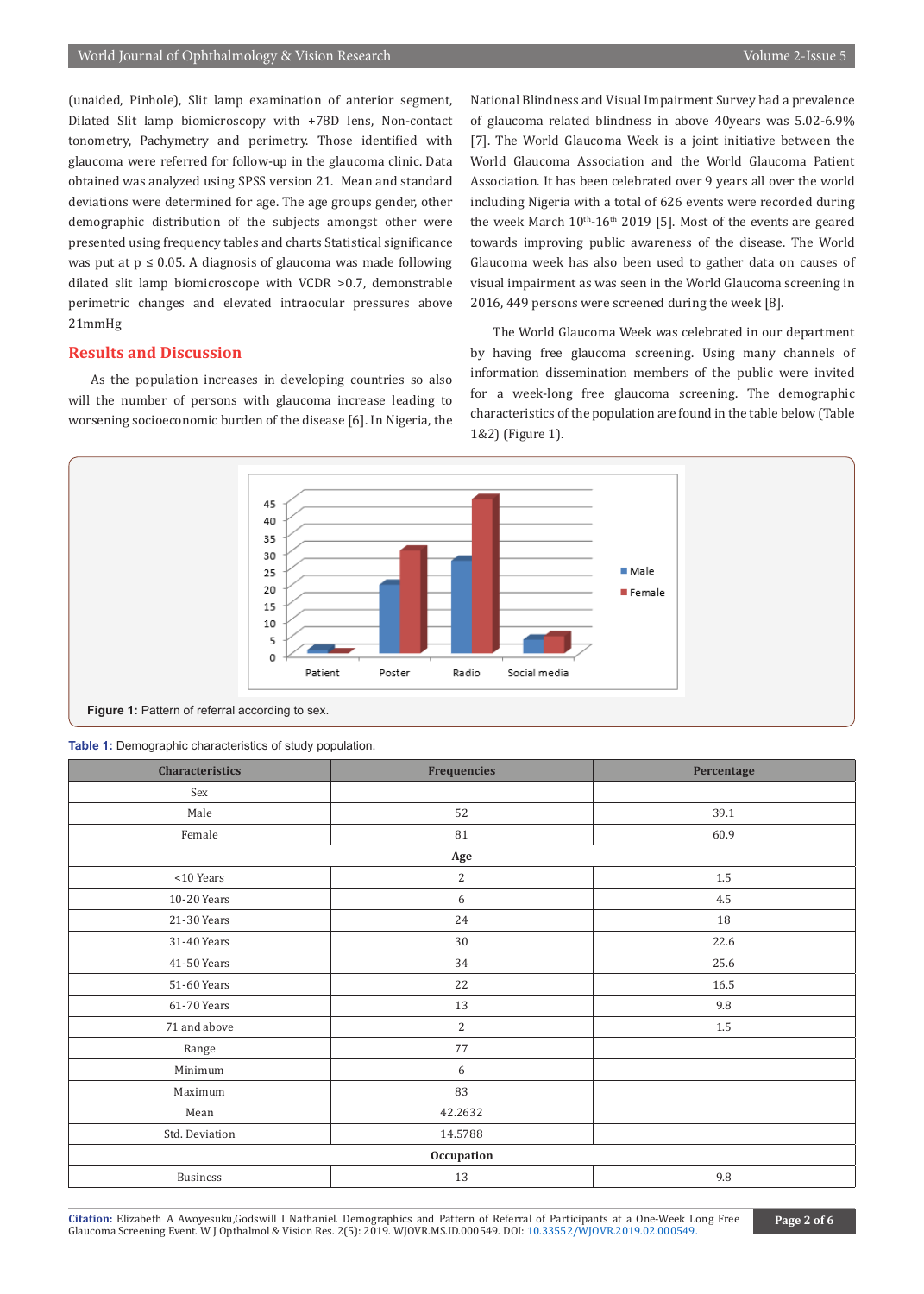| Civil servants | 61             | 45.9      |  |  |  |  |  |
|----------------|----------------|-----------|--|--|--|--|--|
| Doctors        | $\overline{c}$ | 1.5       |  |  |  |  |  |
| Drivers        | $\overline{2}$ | 1.5       |  |  |  |  |  |
| Lawyers        | 2              | 1.5       |  |  |  |  |  |
| Maid           | $\mathbf{1}$   | $\rm 0.8$ |  |  |  |  |  |
| Nil            | $\mathbf{1}$   | $0.8\,$   |  |  |  |  |  |
| Nurses         | $\overline{7}$ | 5.3       |  |  |  |  |  |
| Pharmacists    | $\overline{4}$ | 3         |  |  |  |  |  |
| Retiree        | 3              | 2.3       |  |  |  |  |  |
| Students       | 23             | 17.3      |  |  |  |  |  |
| Teachers       | 6              | 4.5       |  |  |  |  |  |
| Traders        | $\overline{7}$ | 5.3       |  |  |  |  |  |
| Education      |                |           |  |  |  |  |  |
| Tertiary       | 85             | 63.9      |  |  |  |  |  |
| Secondary      | 39             | 29.3      |  |  |  |  |  |
| Primary        | 8              | 6         |  |  |  |  |  |

**Table 2:** Pattern of referral of patients presenting by Sex.

| <b>Sex</b> | <b>Patient</b> | <b>Poster</b> | Radio | Social media | <b>Total</b> |
|------------|----------------|---------------|-------|--------------|--------------|
| Male       |                | 20            | 27    |              | 52           |
| Female     |                | 30            | 45    |              | 81           |
| Total      |                | 50            | 72    |              | 132          |

#### **Gender**

In a report by Janicijevic K, et al. [9] a review of 10 years of annual glaucoma screening activities showed a preponderance of females accessing the free screening which corroborates our study findings where women were more in number. A study in the South East of Nigeria by Kizor Akairaiwe [10] however found more men availing themselves for screening than women. There is gender inequality in accessing healthcare as most women do not have the finances required to do this, it's no wonder they may resort to free

eye care activities such as outreaches.

#### **Age**

(Table 3) Several studies show most of the participants of free eye care programmers tend to be in the 5th to 6th decade of life [10-13]. Glaucoma typically is asymptomatic until late stages and is more likely to affect those of black race with positive family history and advancing age [14]. this was emphasized during various forms of information dissemination and is therefore not surprising that our study had a lot of people in the 5th and 6th decades of life presenting. This may also be postulated to be same in other studies aside from the fact that visual disorders increase with increasing age and therefore the elderly are more likely to access care since they would be symptomatic. Age group 21-30years had a significant use of print media (Figure 2).

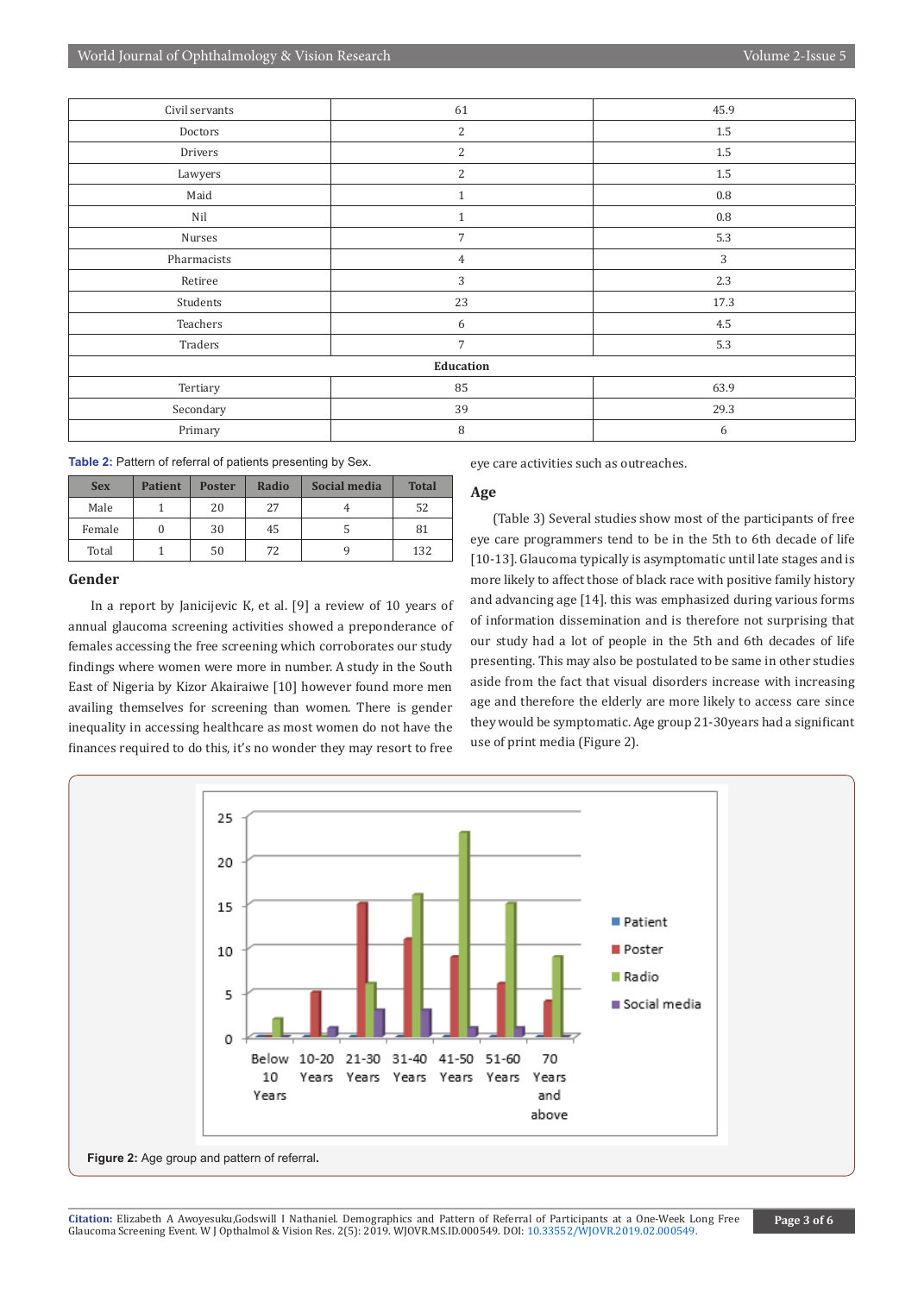**Table 3:** Pattern of referral of patients presenting by Age.

| Age                | <b>Patient</b> | <b>Poster</b> | Radio        | <b>Social media</b> | <b>Total</b> |
|--------------------|----------------|---------------|--------------|---------------------|--------------|
| Below 10 Years     | $\Omega$       | $\Omega$      |              |                     | 2            |
| 10-20 Years        |                |               |              |                     | b            |
| 21-30 Years        | $\Omega$       | 15            | 6            | 3                   | 24           |
| 31-40 Years        | $\Omega$       | 11            | 16           | 3                   | 30           |
| 41-50 Years        | $\Omega$       | 9             | 23           |                     | 34           |
| 51-60 Years        | $\Omega$       | 6             | 15           |                     | 22           |
| 61-70 Years        | $\Omega$       | 4             | $\mathbf{Q}$ | 0                   | 13           |
| 70 Years and above |                | $\Omega$      |              | $\theta$            | 2            |
| Total              |                | 50            | 72           | 9                   | 132          |
| Mean age           | 46 years       |               |              |                     |              |

Majority of the Figure 3participants in our study were civil servants. This maybe because Port Harcourt (South-South Nigeria) being an oil producing community has a lot of office workers. This is unlike that in Enugu [10] (South- East Nigeria) where majority were businessmen or Odukpani, Cross Rivers State and Ethiopia where farmers topped the number Majority of the population assessed screening because of radio announcement followed closely by information on posters [15,16] (Figure 3) (Table 4).



|  |  |  |  |  |  |  |  |  |  |  |  |  | <b>Table 4:</b> Pattern of referral of patients presenting by Occupation. |  |
|--|--|--|--|--|--|--|--|--|--|--|--|--|---------------------------------------------------------------------------|--|
|--|--|--|--|--|--|--|--|--|--|--|--|--|---------------------------------------------------------------------------|--|

| <b>Occupation</b> | <b>Patient</b>   | <b>Poster</b>    | Radio            | Social media     | <b>Total</b>             |
|-------------------|------------------|------------------|------------------|------------------|--------------------------|
| <b>Business</b>   | $\mathbf{0}$     | $\mathbf{0}$     | 13               | $\boldsymbol{0}$ | 13                       |
| Civil service     | $\mathbf{0}$     | 22               | 38               | $\mathbf{1}$     | 61                       |
| Doctors           | $\boldsymbol{0}$ | $\boldsymbol{0}$ | $\boldsymbol{0}$ | $\overline{2}$   | $\overline{2}$           |
| Drivers           | $\mathbf{0}$     | $\mathbf{0}$     | $\boldsymbol{0}$ | $\overline{c}$   | $\overline{\mathcal{L}}$ |
| Lawyers           | $\mathbf{0}$     | $\mathbf{0}$     | $\overline{2}$   | $\boldsymbol{0}$ | $\overline{2}$           |
| Maid              | $\mathbf{0}$     |                  | $\boldsymbol{0}$ | $\boldsymbol{0}$ |                          |
| Nil               | $\mathbf{1}$     | 6                | $\mathbf{0}$     | $\mathbf{1}$     | 7                        |
| Nurse             | $\mathbf{0}$     | 6                | $\mathbf{0}$     |                  | 7                        |
| Pharmacy          | $\mathbf{0}$     | 4                | $\Omega$         | $\mathbf{0}$     | 4                        |
| Retiree           | $\mathbf{0}$     | $\mathbf{0}$     | 3                | $\boldsymbol{0}$ | 3                        |
| Student           | $\mathbf{0}$     | 17               | $\overline{2}$   | 4                | 23                       |
| Teacher           | $\mathbf{0}$     | $\mathbf{0}$     | 5                |                  | 6                        |
| Traders           | $\mathbf{0}$     | $\mathbf{0}$     | 7                | $\boldsymbol{0}$ | 7                        |
| Total             |                  | 50               | 72               | 9                | 132                      |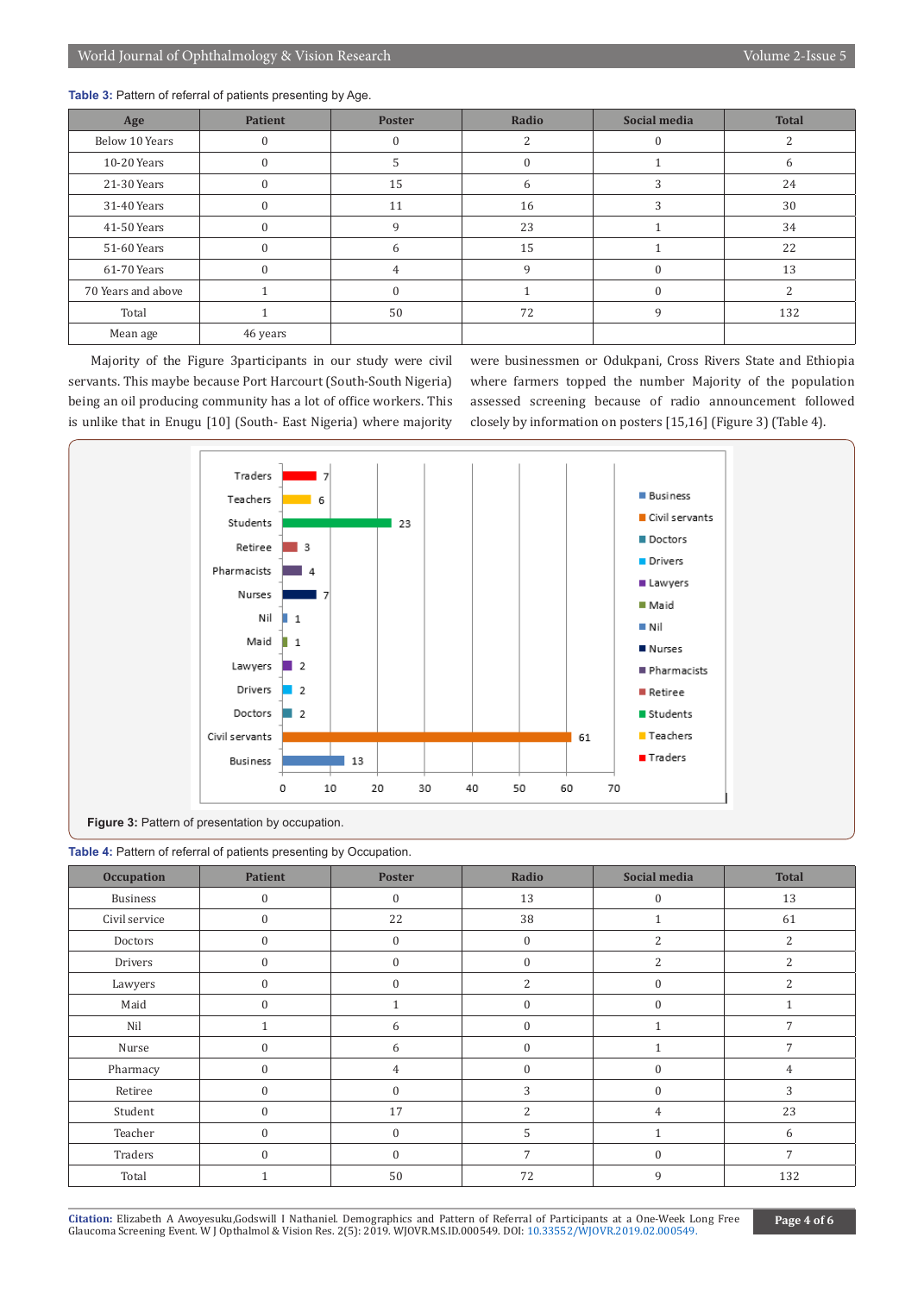#### **Sources of referral /means of information dissemination**

Electronic Media (Radio) was the highest means of information dissemination in our study Most of the referrals were by electronic media, Posters (print media) featured in age group 21-30years while social media (Digital media) didn't play a significant role across all age groups. This was same as that of Akaraiwe, et al. [10]. In the study by Adekoya, et al. [12] most patients were self-referred. Electronic media did not however feature significantly in the study at Ethiopia by Tenkir, et al. [15]. This can be explained by the fact that most rural areas in Nigeria have access to the radio unlike in Ethiopia where radio services were sparse at the time of the study.

#### **Educational level**

Most of the participants in our study had tertiary level of education same as the study in the South East Nigeria [10] while in Ethiopia [15] mainly secondary school educational graduates accessed the outreach. This is in sharp contrast to Amoomo A [17].

in Namibia where 64.8% of the respondents were unemployed and 44.5% had not completed primary school education.

#### **Prevalence of glaucoma**

(Figure 4) The population-based survey of the prevalence and types of glaucoma in Nigeria: results from the Nigerian National Blindness and Visual impairment survey have put the overall prevalence of Glaucoma in above 40years at 5.02%. Risk factors for increased prevalence were illiteracy, increasing age, males and Igbo ethnic group [18]. The prevalence of glaucoma of glaucoma in our study (South-South Nigeria) was 4.13%, 14.5% in the South-East Nigeria [10], and 7.3% in South-Western Nigeria [19].

Case finding for glaucoma is a continuous process though it may not be economically viable, in spite of this; screening is a great challenge in low economies such as Nigeria. [20] The World Glaucoma Week is a good opportunity to improve public awareness of Glaucoma as well as improve case finding in Nigeria.



#### **Conclusion**

Women accessed free eye screening more than men in our study and the mass media (Radio announcement) resulted in the most means of referral. The prevalence of glaucoma from our study was 4.13%.

#### **Acknowledgement**

None.

#### **Conflict of Interest**

No Conflict of interest.

#### **References**

- 1. [Calonge N \(2005\) Screening for glaucoma: Recommendation Statement.](https://www.ncbi.nlm.nih.gov/pubmed/15798045) [Ann Fam Med 3\(2\): 171-172.](https://www.ncbi.nlm.nih.gov/pubmed/15798045)
- 2. [Medical Advisory Secretariat \(2006\) Routine Eye Examinations for](https://www.ncbi.nlm.nih.gov/pubmed/23074485) [persons 20-64 years of age. Ont Health Technol Assess Ser 6\(15\): 1-81.](https://www.ncbi.nlm.nih.gov/pubmed/23074485)
- 3. Achigbu EO, Chuka Okosa CM, Achigbu KI (2015) The knowledge, perception, and attitude of patients living with glaucoma and attending

the eye clinic of a secondary health care facility in South-East Nigeria. Nigerian Journal of Ophthalmology 23(1): 1-6.

- 4. [Awoyesuku EA, Chukwuka IO \(2018\) Is community-based case detection](https://doi.org/10.29328/journal.ijceo.1001017)  [of glaucoma relevant? Intraocular Pressure level and vertical Cup Disc](https://doi.org/10.29328/journal.ijceo.1001017)  [ratio of participants at a screening programme in a rural setting in](https://doi.org/10.29328/journal.ijceo.1001017)  [Nigeria. Int J Clin Exp Ophthalmol 2: 22-26.](https://doi.org/10.29328/journal.ijceo.1001017)
- 5. (2019) World Glaucoma Week accessed.
- 6. [Leite MT, Sakata LM, Medeiros FA \(2011\) Managing glaucoma in](https://www.ncbi.nlm.nih.gov/pubmed/21779659)  [developing countries. Arq Bras Oftalmol 74\(2\): 83-84.](https://www.ncbi.nlm.nih.gov/pubmed/21779659)
- 7. [Kyari F, Entekume G, Rabiu M, Spry P, Wormald R, et al. \(2015\) A](https://www.ncbi.nlm.nih.gov/pubmed/26653326)  [population-based survey of the prevalence and types of glaucoma](https://www.ncbi.nlm.nih.gov/pubmed/26653326)  [in Nigeria: results from the Nigeria national Blindness and visual](https://www.ncbi.nlm.nih.gov/pubmed/26653326)  [impairment survey. BMC Ophthalmol 15: 176.](https://www.ncbi.nlm.nih.gov/pubmed/26653326)
- 8. Alashwal SM, Toumi A (2016) World Glaucoma week campaigns Accessed.
- 9. Katarina Janicijevic, Tatjana Sarenac Vulovic, Sanja Kocic (2018) Glaucoma weeks and glaucoma screening/prevention. Vojnosanitetski pregled. Military-medical and pharmaceutical review 75: 96.
- 10. [Nkiru N Kizor Akaraiwe, Henrietta Monye, Suhanya Okeke \(2017\)](https://www.ncbi.nlm.nih.gov/pubmed/29354697)  [Awareness and knowledge about glaucoma and proportion of people](https://www.ncbi.nlm.nih.gov/pubmed/29354697)